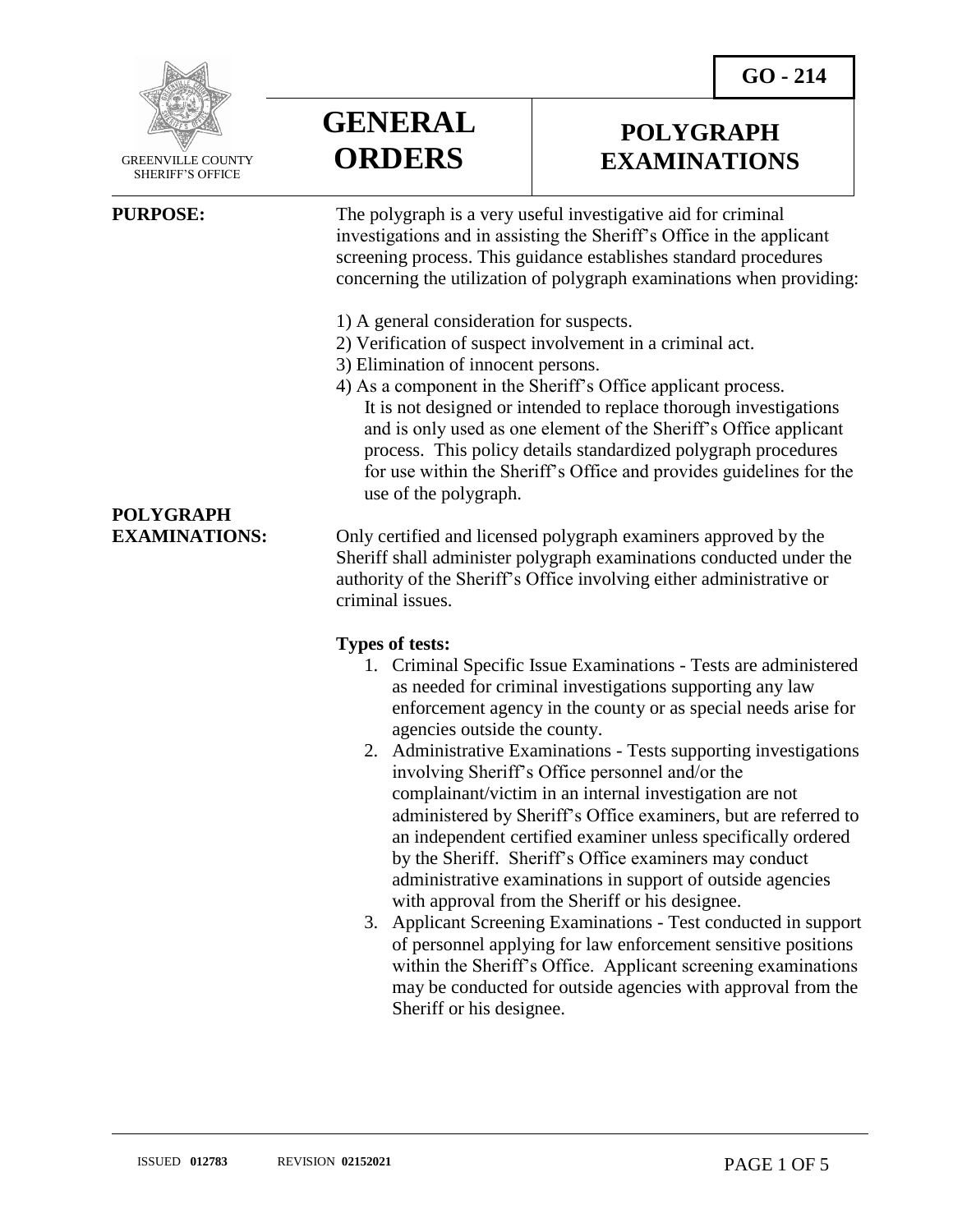| <b>POLYGRAPH</b><br><b>SERVICES:</b> | <b>Guidelines for requesting polygraph services:</b>                                                                                                                                                                                                                                                                                                                                                                                                                                                                                                                                                                                                                                                                                                                                                                                                                                                                                                                                                                                                     |
|--------------------------------------|----------------------------------------------------------------------------------------------------------------------------------------------------------------------------------------------------------------------------------------------------------------------------------------------------------------------------------------------------------------------------------------------------------------------------------------------------------------------------------------------------------------------------------------------------------------------------------------------------------------------------------------------------------------------------------------------------------------------------------------------------------------------------------------------------------------------------------------------------------------------------------------------------------------------------------------------------------------------------------------------------------------------------------------------------------|
|                                      | 1. Once the investigating Deputy has determined that a<br>polygraph examination will further her/his investigation, the<br>investigating Deputy will contact a Sheriff's Office Polygraph<br>Examiner either directly, via telephone, or through email.<br>Patrol Deputies will confer with their Sergeant prior to<br>requesting a polygraph examination due to the extended<br>amount of time that the Patrol Deputy will be unavailable for<br>call for service. It is recommended patrol deputies confer with<br>area investigators prior to requesting an examination to<br>eliminate duplicated efforts.                                                                                                                                                                                                                                                                                                                                                                                                                                           |
|                                      | <b>Pre-examination requirements:</b>                                                                                                                                                                                                                                                                                                                                                                                                                                                                                                                                                                                                                                                                                                                                                                                                                                                                                                                                                                                                                     |
|                                      | 1. The investigating deputy is to brief the polygraph examiner on<br>all details of the case, and have the updated case file and any<br>background information on the examinee available for the<br>examiner. The investigating Deputy will also provide for the<br>examiner a color photograph of the subject (if available), a<br>copy of the written report, any written statements provided by<br>the subject and witnesses, and a criminal history of the<br>subject.<br>2. Unless it is detrimental to the investigation, the investigating<br>deputy is to make certain the subject is questioned concerning<br>the specific offense and he/she agrees to a polygraph<br>examination prior to scheduling an examination.<br>3. When an investigating deputy is attempting to verify a<br>statement made by a complainant or suspect, the statement is<br>to be reduced to writing before scheduling an examination.<br>4. In cases where the investigating deputy is attempting to verify<br>a crime and check a suspect, both the victim and the |
|                                      | suspect should be administered polygraph examinations.<br>5. The investigating deputy is responsible for arranging for the                                                                                                                                                                                                                                                                                                                                                                                                                                                                                                                                                                                                                                                                                                                                                                                                                                                                                                                               |
|                                      | polygraph examination.<br>6. The investigating deputy is to make certain the subject will be<br>available at the appointed time and place.                                                                                                                                                                                                                                                                                                                                                                                                                                                                                                                                                                                                                                                                                                                                                                                                                                                                                                               |
|                                      | 7. The investigating deputy is to attempt to ascertain that each<br>subject to be examined is not physically or mentally ill,<br>suffering from injuries, or under the influence of drugs or<br>alcoholic beverages. Never advise or recommend an examinee<br>to refrain from taking their medication, but note any<br>medications and advise the examiner.                                                                                                                                                                                                                                                                                                                                                                                                                                                                                                                                                                                                                                                                                              |
|                                      | 8. If a subject is seventeen years old or younger, the<br>investigating deputy is to obtain the subject's consent to the<br>polygraph examination and seek written permission from a                                                                                                                                                                                                                                                                                                                                                                                                                                                                                                                                                                                                                                                                                                                                                                                                                                                                     |

 $parent(s)$  or guardian(s). If neither a parent(s) nor guardian(s)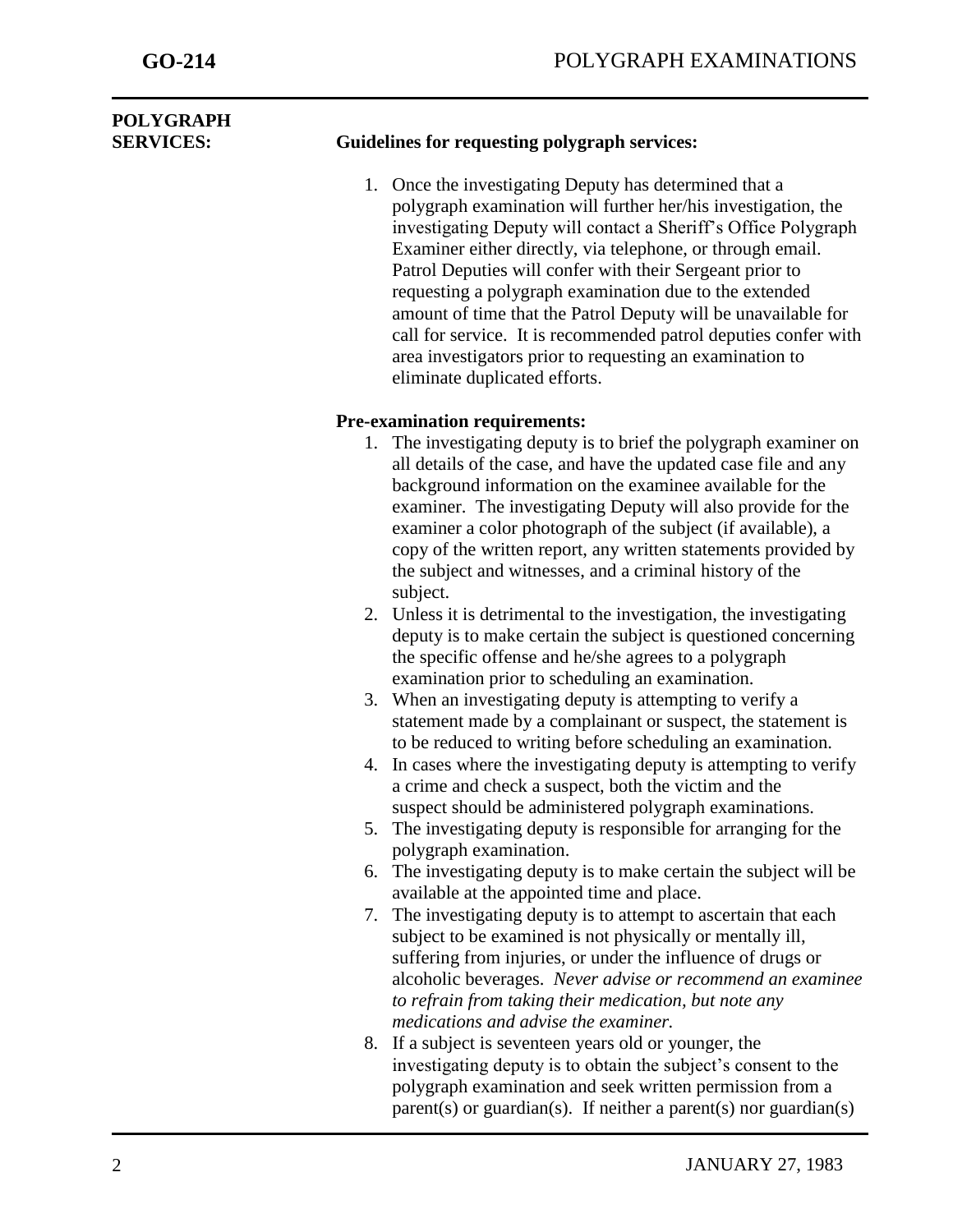can be present for the examination, the juvenile waiver form is to be signed and witnessed prior to testing or written authorization from a Family Court judge is to be presented to the polygraph examiner. A subject under the age of seventeen will not be considered for testing unless the examination is essential to resolve a primary issue and only at the discretion of the examiner.

- 9. In all cases, investigating deputies should withhold from suspects all information believed to be known only to the victim or persons with guilty knowledge; for example, the exact amount of money stolen, the point of entry by the criminal, or the type and caliber weapon used.
- 10. The polygraph examiner will deal with only one crime or specific issue during any one examination.

#### **Requesting Deputy Responsibilities:**

- 1) Conduct a thorough investigation, including a personal interview of the subject, prior to the date of the polygraph examination.
- 2) Prior to the examination, brief the polygraph examiner on all relevant facts concerning the investigation.
- 3) Provide the examiner a color photograph of the subject (if available), a copy of the written report, any written statements provided by the subject, and a criminal history of the subject as soon as possible after scheduling an examination.
- 4) Be present at the polygraph examinations to answer questions, assist in post-test interviews, and take statements when appropriate.
- 5) Immediately notify polygraph examiners to cancel prescheduled tests if subjects are unable to appear or become unfit to take the polygraph examination.
- 6) Avoid conducting lengthy interrogations on the subjects immediately prior to polygraph examinations.

## **POLYGRAPH EXAMINATION**

### **CONSIDERATIONS: The polygraph examiner will not administer tests to the following persons:**

- Persons with history of heart attack, stroke, epilepsy, diabetics, or who are or think they could be pregnant unless a signed medical release can be obtained by their medical physician.
- Persons involved in matters of a civil or domestic nature unless there is a resulting criminal matter. Persons under advisement from their lawyers to submit to examination unless investigating deputies and/or solicitors support testing.

j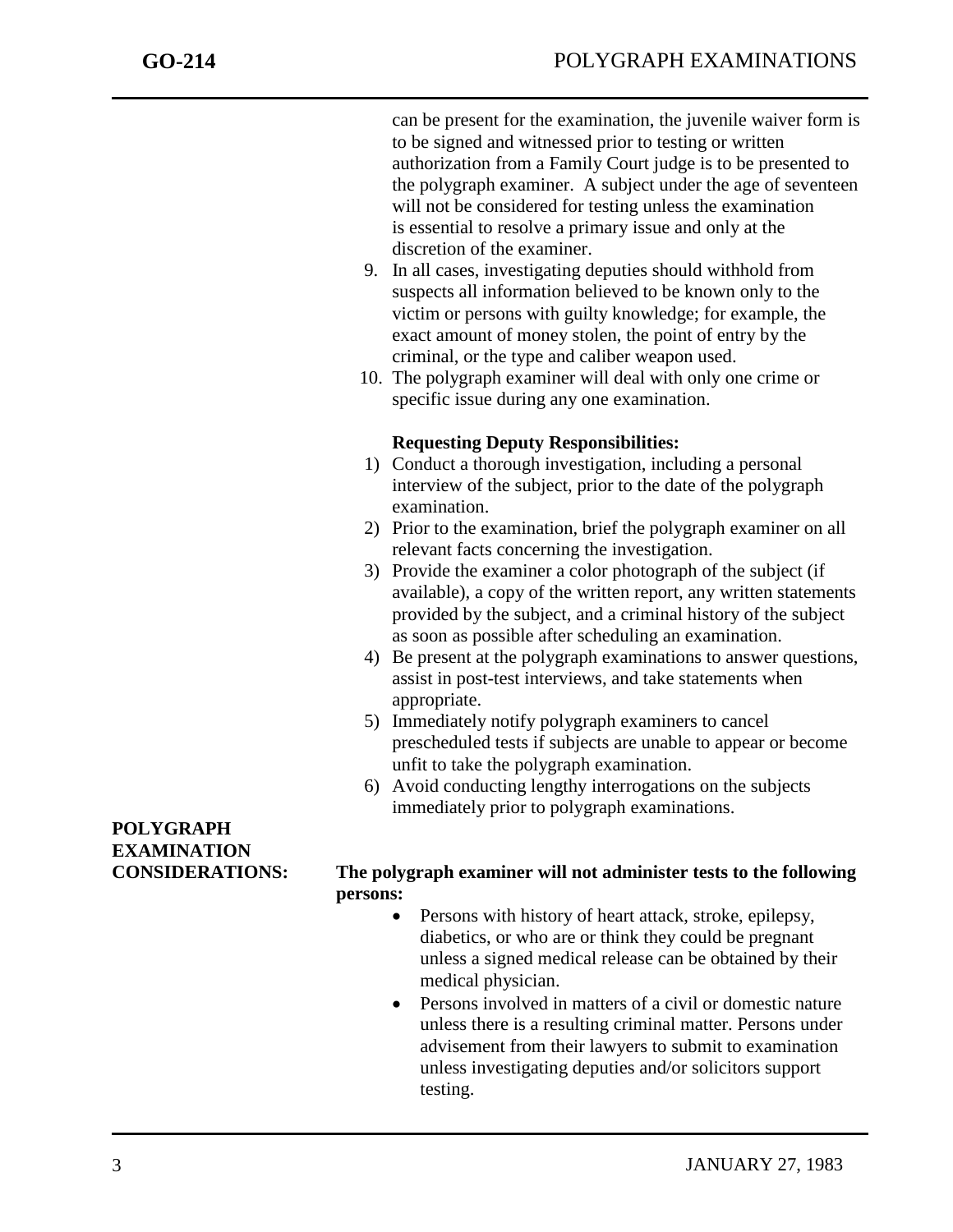j

- Persons under advisement from individuals not directly affiliated with a law enforcement agency or judicial circuit to submit to examination.
- Persons who are intoxicated.
- Persons with any physical or mental condition which renders such person unsuitable for testing.

#### **Persons who may not be appropriate to undergo polygraph testing:**

- 1) Persons who have used alcohol or drugs within 8-12 hours of an examination.
- 2) Persons who have been interrogated for an extended length of time.
- 3) Persons fatigued from being awake all-night or otherwise physically tired.
- 4) Persons upset from traumatic events within moderate periods of time after the events.

### **Polygraph Examinations Involving Victims:**

- 1) Whenever possible, investigators and prosecutors investigating a crime should conduct all other investigative steps before asking a victim to submit to a polygraph examination.
- 2) No law enforcement agency shall require a victim of a crime to submit to a polygraph examination as a sole condition for proceeding with any criminal investigation or prosecution.
- 3) Submission to a polygraph examination shall be voluntary on the part of the victim, and a victim shall be advised they have no obligation to submit to an examination.

#### **Considerations Prior to the Conduct of a Polygraph Examination:**

- 1) The polygraph examiner will address one crime or one specific issue during any single series of an examination.
- 2) Additional issues will be addressed in follow-on testing (additional series), when required to resolve all issues required by the investigator.
- 3) No more than two series should be conducted with an examinee during a single day of testing.
- 4) Polygraph examiners will not conduct more than three preemployment examinations or two criminal specific examinations in one 24 hour period.